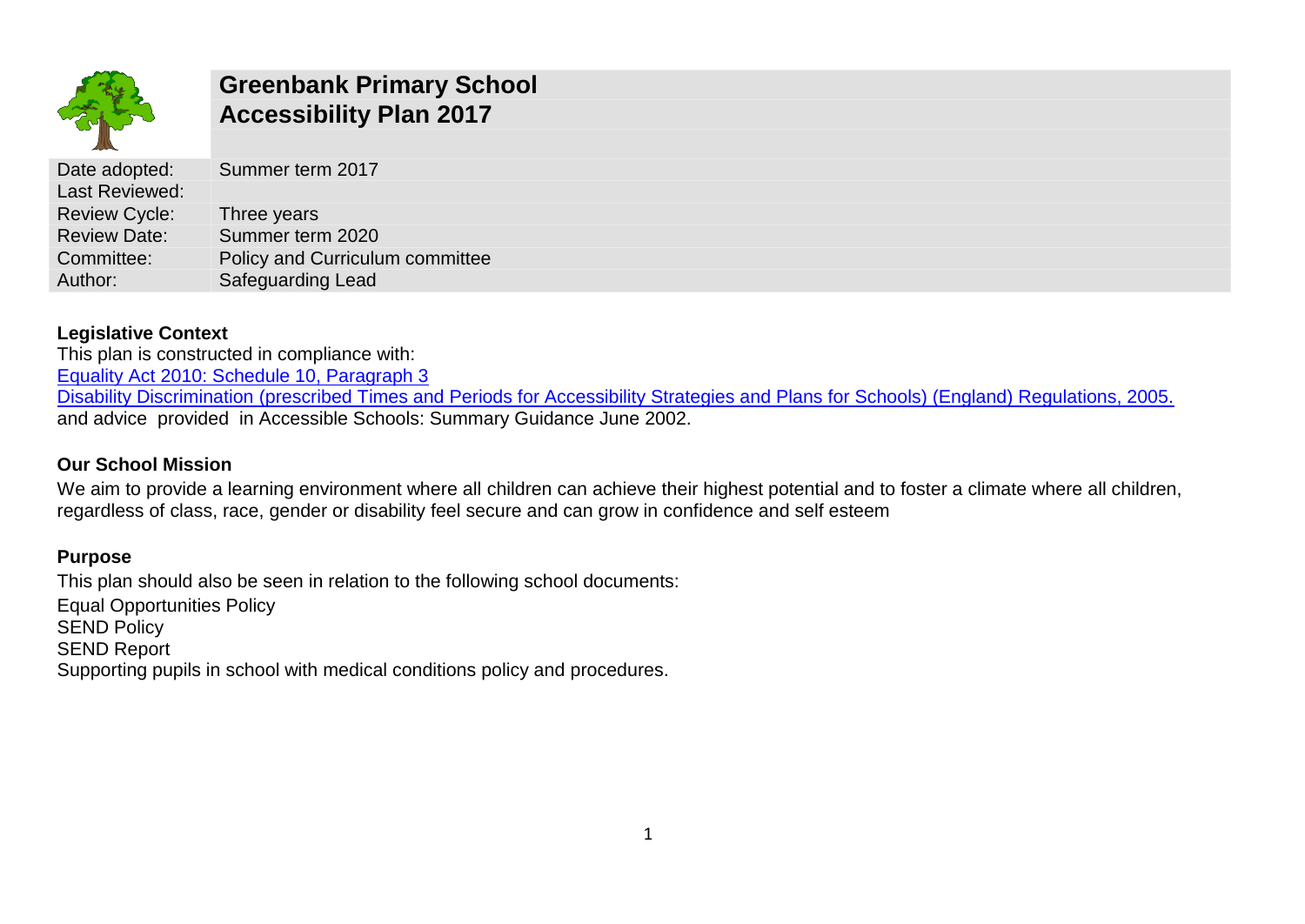#### **The plan covers the following three key areas:**

**Access to the curriculum**- increasing the extent to which disabled pupils can access the curriculum.

**Access to the school environment**- improving the physical environment of the academy for the purpose of increasing the extent to which disabled pupils can take advantage of education and benefits, facilities or services provided or offered by the academy.

**Access to information-** improving the delivery to disabled pupils of information which is readily available to pupils who are not disabled.

The plan outlines short – medium- long term targets covering the period 2017 to 2020

A series of actions have been proposed to improve access, these have clear success criteria, person(s) responsible, possible resource implications and monitoring and review dates.

This plan was approved by governors on: -------------

| Signed by:                 |           |
|----------------------------|-----------|
| Headteacher:               | D Wrigley |
| SENCO:                     | P Heyes   |
| <b>Chair of Governors:</b> | G Cooper  |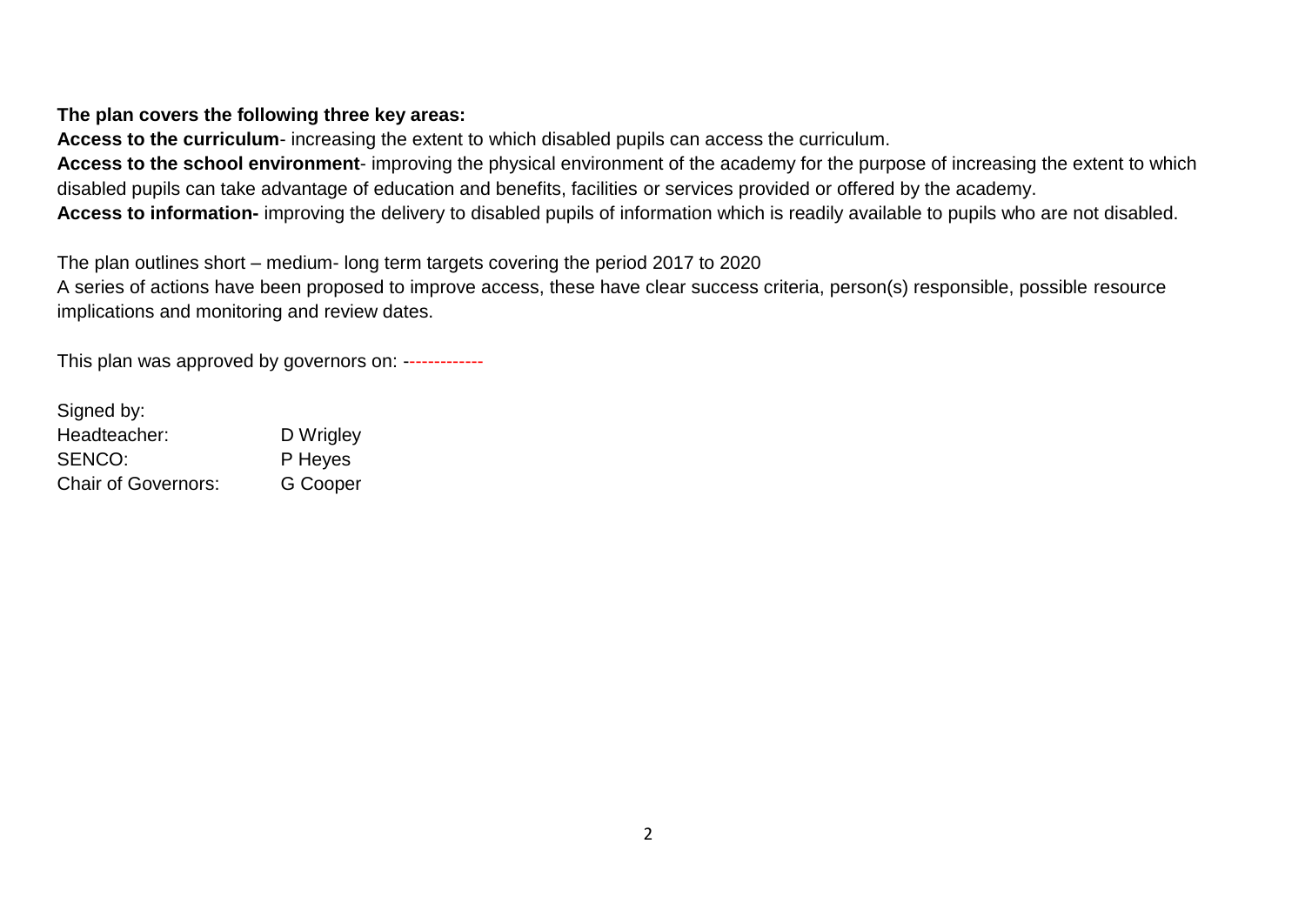| <b>Accessing The Curriculum</b><br>Area 1            |                                                                                       |                                                                                |                                                                                                                                                                                        |                                                                                                                                                                                                                                       |                                                                                                                                        |                                                                                                    |
|------------------------------------------------------|---------------------------------------------------------------------------------------|--------------------------------------------------------------------------------|----------------------------------------------------------------------------------------------------------------------------------------------------------------------------------------|---------------------------------------------------------------------------------------------------------------------------------------------------------------------------------------------------------------------------------------|----------------------------------------------------------------------------------------------------------------------------------------|----------------------------------------------------------------------------------------------------|
| Timescale                                            | Target                                                                                | Person(s)<br>Responsible                                                       | <b>Success</b><br>Criteria/<br>Outcome                                                                                                                                                 | Resource<br>Information                                                                                                                                                                                                               | Actions and reviews                                                                                                                    | <b>Notes</b>                                                                                       |
| <b>Short Term</b><br>Completion<br>Oct 2017          | To ensure<br>accessibility<br>materials available<br>for Visually<br>Impaired pupils  | Pupil's class staff<br>specialist Staff from<br>Liverpool's Sensory<br>Service | All VI pupils<br>have<br>appropriately<br>large print<br>materials for all<br>subjects                                                                                                 | Printing costs<br>approximately £200                                                                                                                                                                                                  | <b>July 2017</b><br>contact St Vincent's<br>School for the Blind<br>for advice re<br>photocopying the<br>materials for VI<br>learners. | To ensure all<br>relevant staff are<br>aware of VI pupils<br>and are able to<br>prepare materials. |
| <b>Medium Term</b><br>Completion<br><b>July 2018</b> | To help pupils<br>overcome anxiety<br>as a barrier to<br>access to the<br>curriculum. | <b>SENCO</b>                                                                   | Pupils will<br>hopefully be<br>able to use the<br>strategies they<br>have been<br>taught so that<br>they can fully<br>access the<br>curriculum.<br>Improved<br>attendance for<br>some. | CAMHS to provide<br>workshop training<br>opportunity with to<br>help parents and staff<br>develop a better<br>understanding of how<br>best to help children<br>with anxiety problems<br>Funded through local<br><b>SEND Consortia</b> | Monitor impact<br>three months after<br>delivery of workshops                                                                          | Include Welfare<br>Officer<br><b>EWO and School</b><br>Nurse in planning<br>and monitoring.        |
| Long Term                                            | To improve                                                                            | ICT coordinator                                                                | All pupils                                                                                                                                                                             | Refresh and update                                                                                                                                                                                                                    | June 2017 Start in                                                                                                                     | Give serious                                                                                       |
| Completion                                           | curriculum ICT                                                                        | <b>SENCO</b>                                                                   | overcome                                                                                                                                                                               | ICT equipment                                                                                                                                                                                                                         | with initial meeting                                                                                                                   | consideration to                                                                                   |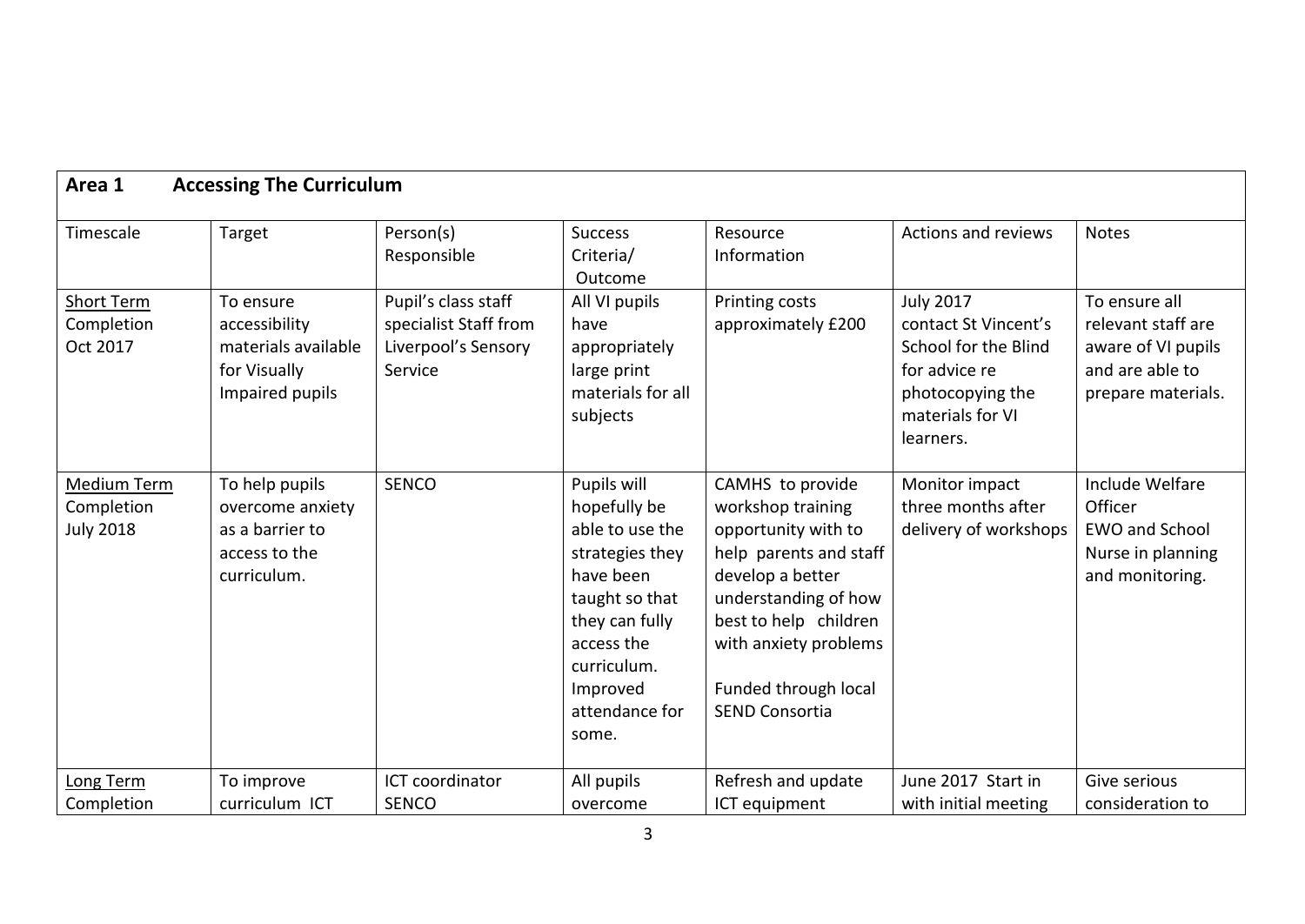| Sep 2019 | access for all pupils | Class teacher of pupils | disability to   |                       | with ICT coordinator  | planning well         |
|----------|-----------------------|-------------------------|-----------------|-----------------------|-----------------------|-----------------------|
|          | with disability.      | with disability         | access          | Agreed resources will | and staff. This       | ahead to ensure       |
|          | To set up the         | ICT technician          | curriculum via  | be implemented in     | meeting may be long   | that the reasonable   |
|          | laptops so that the   | Consideration of        | appropriate ICT | line with the         | as the target will    | adjustments can be    |
|          | keyboards will        | succession planning     | resources       | development of the    | need to be explained. | made in time for      |
|          | enable children       | for when the pupil      |                 | programme.            | Plan of action        | lessons or activities |
|          | with disabilities to  | moves to next class.    |                 |                       |                       | and to                |
|          | work effectively.     |                         |                 |                       | July 2017 meeting to  | consideration of      |
|          |                       |                         |                 |                       | discuss with tech to  | the individual        |
|          |                       |                         |                 |                       | explain what we will  | pupils' needs and     |
|          |                       |                         |                 |                       | be doing in           | abilities.            |
|          |                       |                         |                 |                       | September.            |                       |
|          |                       |                         |                 |                       |                       | The views of pupils   |
|          |                       |                         |                 |                       | Plan timescale for    | will be sought        |
|          |                       |                         |                 |                       | trial through Jan     | during the planning   |
|          |                       |                         |                 |                       | 2018.                 | process to identify   |
|          |                       |                         |                 |                       |                       | their preferences.    |
|          |                       |                         |                 |                       | Review every 6 weeks  | Eg. colour, type and  |
|          |                       |                         |                 |                       | and amend the plan if | size of font or       |
|          |                       |                         |                 |                       | needed.               | background colour     |
|          |                       |                         |                 |                       |                       |                       |
|          |                       |                         |                 |                       | July 2018-include     | Establish staff ICT   |
|          |                       |                         |                 |                       | the new teaching      | training              |
|          |                       |                         |                 |                       | staff in review for   | programme.            |
|          |                       |                         |                 |                       | smooth transition.    |                       |
|          |                       |                         |                 |                       |                       |                       |
|          |                       |                         |                 |                       | Autumn 2018 build     |                       |
|          |                       |                         |                 |                       | what we are to        |                       |
|          |                       |                         |                 |                       | implementation.       |                       |
|          |                       |                         |                 |                       |                       |                       |
|          |                       |                         |                 |                       | Spring 2019           |                       |
|          |                       |                         |                 |                       | implement one area    |                       |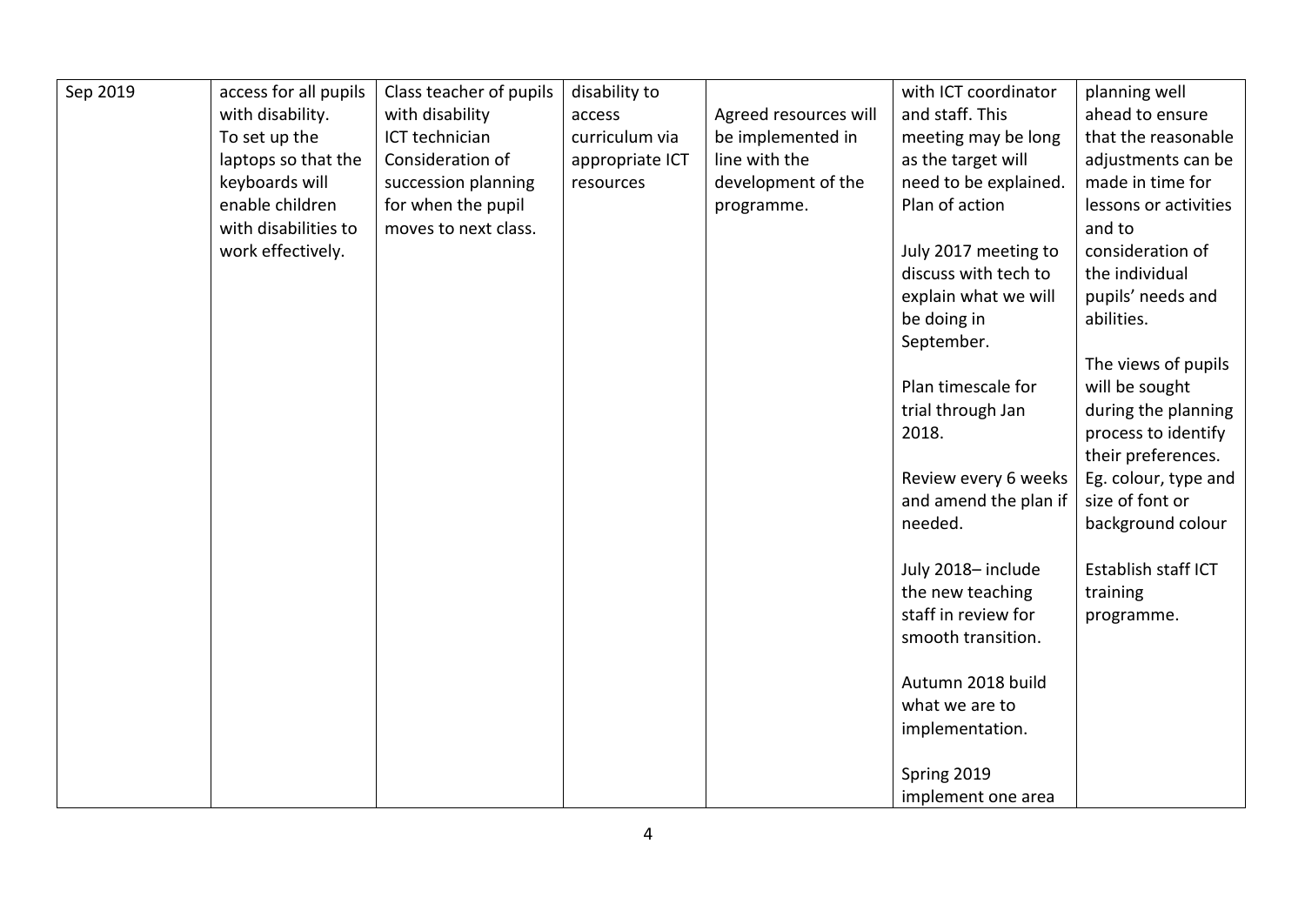|  |  | to trial                                                                   |                                                            |
|--|--|----------------------------------------------------------------------------|------------------------------------------------------------|
|  |  | Summer term expand<br>to a second area                                     | If successful then<br>expand to further<br>suitable areas. |
|  |  | The views of pupils<br>will be sought during<br>the monitoring<br>process. |                                                            |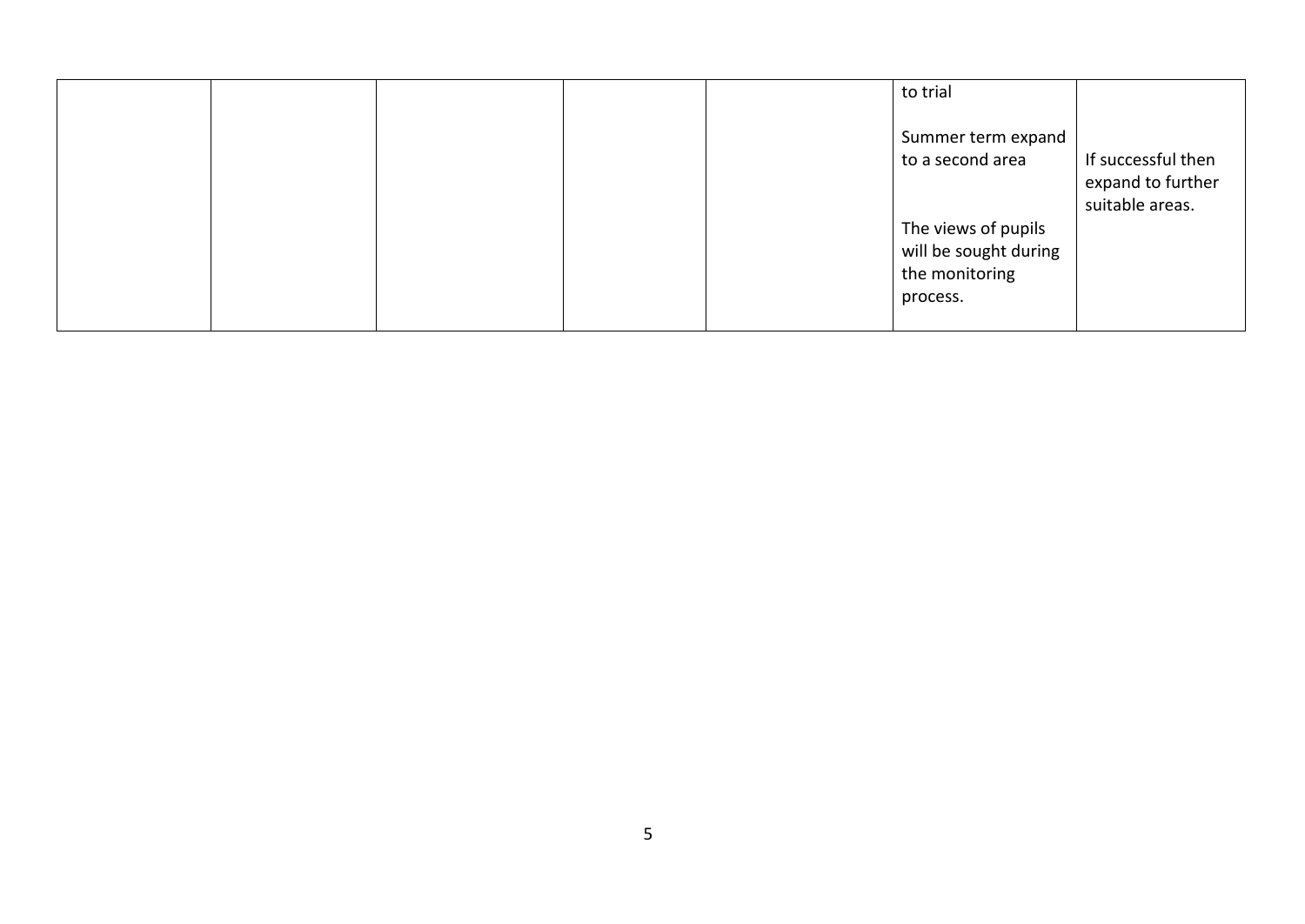| Area 2<br><b>Physical Environment</b> |                      |                     |                 |                       |                       |                          |
|---------------------------------------|----------------------|---------------------|-----------------|-----------------------|-----------------------|--------------------------|
|                                       |                      | Person(s)           | <b>Success</b>  | Resource              | Actions and reviews   |                          |
| Timescale                             | Action               | Responsible         | Criteria        | Information           |                       | <b>Notes</b>             |
| Short Term                            | Audit site to plan   | <b>Head Teacher</b> | Full audit      | Cost of vision strips | Check on a termly     | Check against            |
| Completion                            | for yellow vision    | Caretakers          | completed and   | and signs Approx      | basis and renew if    | Health and Safety        |
| Sept 17                               | strips on stairs and |                     | logged.         | £250                  | worn.                 | policy and with          |
|                                       | around paving        |                     | Adjustments     |                       |                       | Council Rep for          |
|                                       | edge in the carpark  |                     | made to provide |                       |                       | <b>Health and Safety</b> |
|                                       | and around the       |                     | vision strips.  |                       |                       |                          |
|                                       | step to the gas      |                     |                 |                       |                       |                          |
|                                       | meter unit in the    |                     |                 |                       |                       |                          |
|                                       | playground.          |                     |                 |                       |                       |                          |
| <b>Medium Term</b>                    | Full school fixed    | <b>Head Teacher</b> | All signage in  | Cost of signs to be   | Audit to be completed | Notes - visit other      |
| To be fully in                        | signage system       | Caretakers          | place. Full     | confirmed             | by October 2017       | schools to gather        |
| place and                             | (INC Braille) All    |                     | display meeting |                       |                       | information              |
| compliant by                          | display and signs    |                     | guidance re     |                       |                       |                          |
| April 2018                            | set at appropriate   |                     | height, colour, |                       |                       | Inform staff in          |
|                                       | heights, duplicate   |                     | size of font.   |                       |                       | meeting in July          |
|                                       | is necessary to      |                     |                 |                       |                       | 2017 about audit         |
|                                       | enable wheelchair    |                     |                 |                       |                       | and future signage       |
|                                       | users to be able to  |                     |                 |                       |                       | to be compliant          |
|                                       | see the signs        |                     |                 |                       |                       | with set standard        |
|                                       | comfortably.         |                     |                 |                       |                       | for colours, style       |
|                                       |                      |                     |                 |                       |                       | and size of fonts as     |
|                                       | All fitted signs     |                     |                 |                       |                       | well as positioning      |
|                                       | conform to Health    |                     |                 |                       |                       | of the signs in and      |
|                                       | and Safety           |                     |                 |                       |                       | around the school        |
|                                       | regulations and      |                     |                 |                       |                       | grounds. Where           |
|                                       | their consideration  |                     |                 |                       |                       | appropriate double       |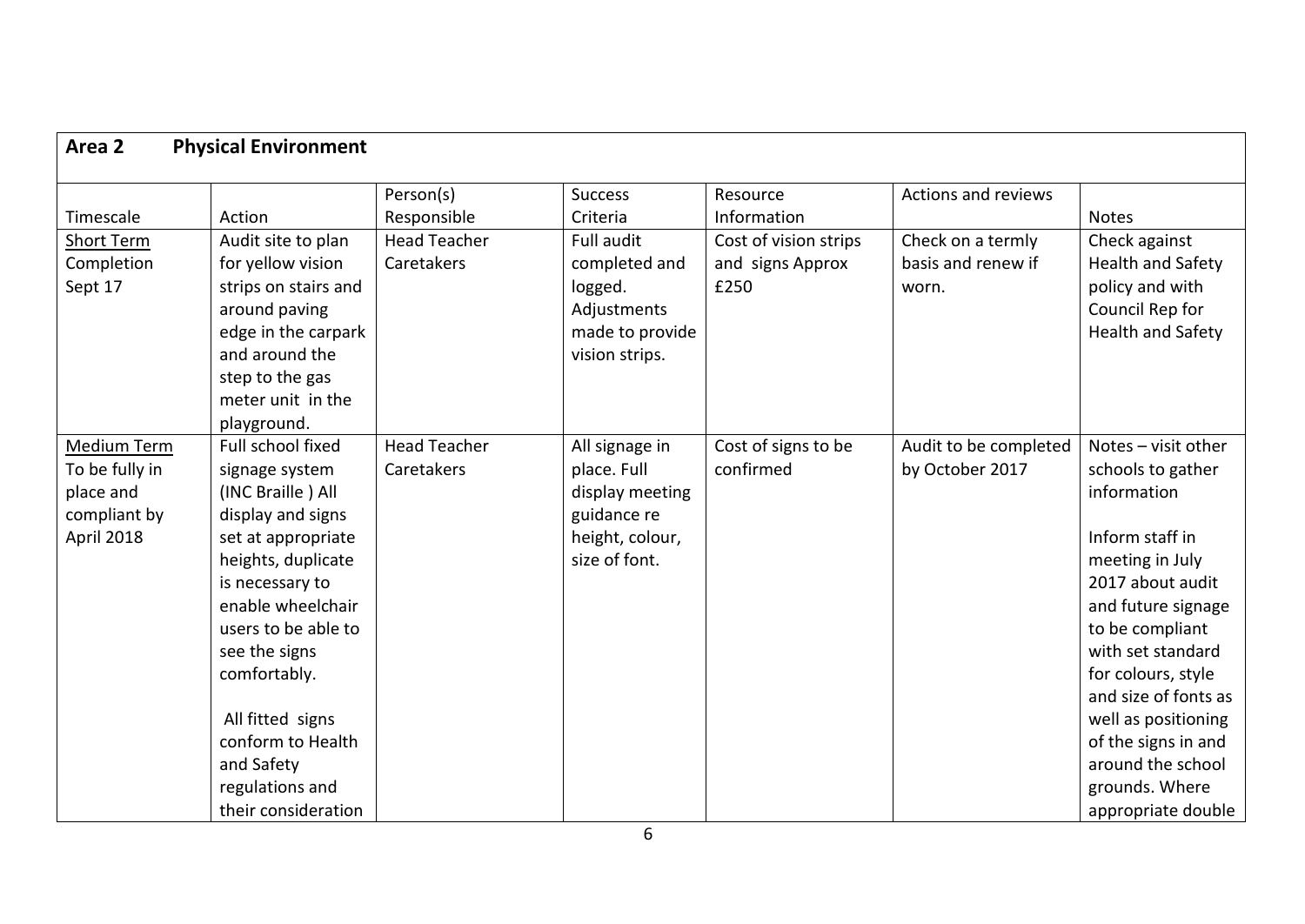|                  | being given to their |                |                      |                           | height signage      |
|------------------|----------------------|----------------|----------------------|---------------------------|---------------------|
|                  | location             |                |                      |                           |                     |
|                  |                      |                |                      |                           |                     |
|                  |                      |                |                      |                           |                     |
|                  |                      |                |                      |                           |                     |
|                  |                      |                |                      | December 2017             |                     |
|                  |                      |                |                      | Consultation with         |                     |
|                  |                      |                |                      | <b>Head and Governing</b> |                     |
|                  |                      |                |                      | Body regarding any        |                     |
|                  |                      |                |                      | signs that need to be     |                     |
|                  |                      |                |                      | renewed and               |                     |
|                  |                      |                |                      | updated.                  |                     |
|                  |                      |                |                      |                           |                     |
|                  |                      |                |                      | January 2018              |                     |
|                  |                      |                |                      | Put out to tender for     |                     |
|                  |                      |                |                      | estimates of cost.        |                     |
|                  |                      |                |                      | Completed by              |                     |
|                  |                      |                |                      | February 2018             | Best estimate to be |
|                  |                      |                |                      |                           | approved and        |
|                  |                      |                |                      | Further consultation      | company             |
|                  |                      |                |                      | as needed with Head       | contracted to       |
|                  |                      |                |                      | and Governing Body.       | provide the         |
|                  |                      |                |                      |                           | signage.            |
|                  |                      |                |                      | All work to be            |                     |
|                  |                      |                |                      | completed by April        |                     |
|                  |                      |                |                      | 2018                      |                     |
| Long Term        | To improve           | Any wheelchair | Cost of powered door | November 2017             | <b>SAFEGUARDING</b> |
| By Academic Year | wheelchair access    | bound person   | to be                | Consult Head and          | <b>NOTE:</b>        |
| 2019/20          | to the building by   | may enter the  |                      | Governors and             | Ensure that the     |
|                  | replacing the        | building with  |                      | Caretakers                | doors will only     |
|                  | manually operated    | greater ease   |                      |                           | open if a member    |
|                  | door at the          |                |                      | January 2018              | of staff is present |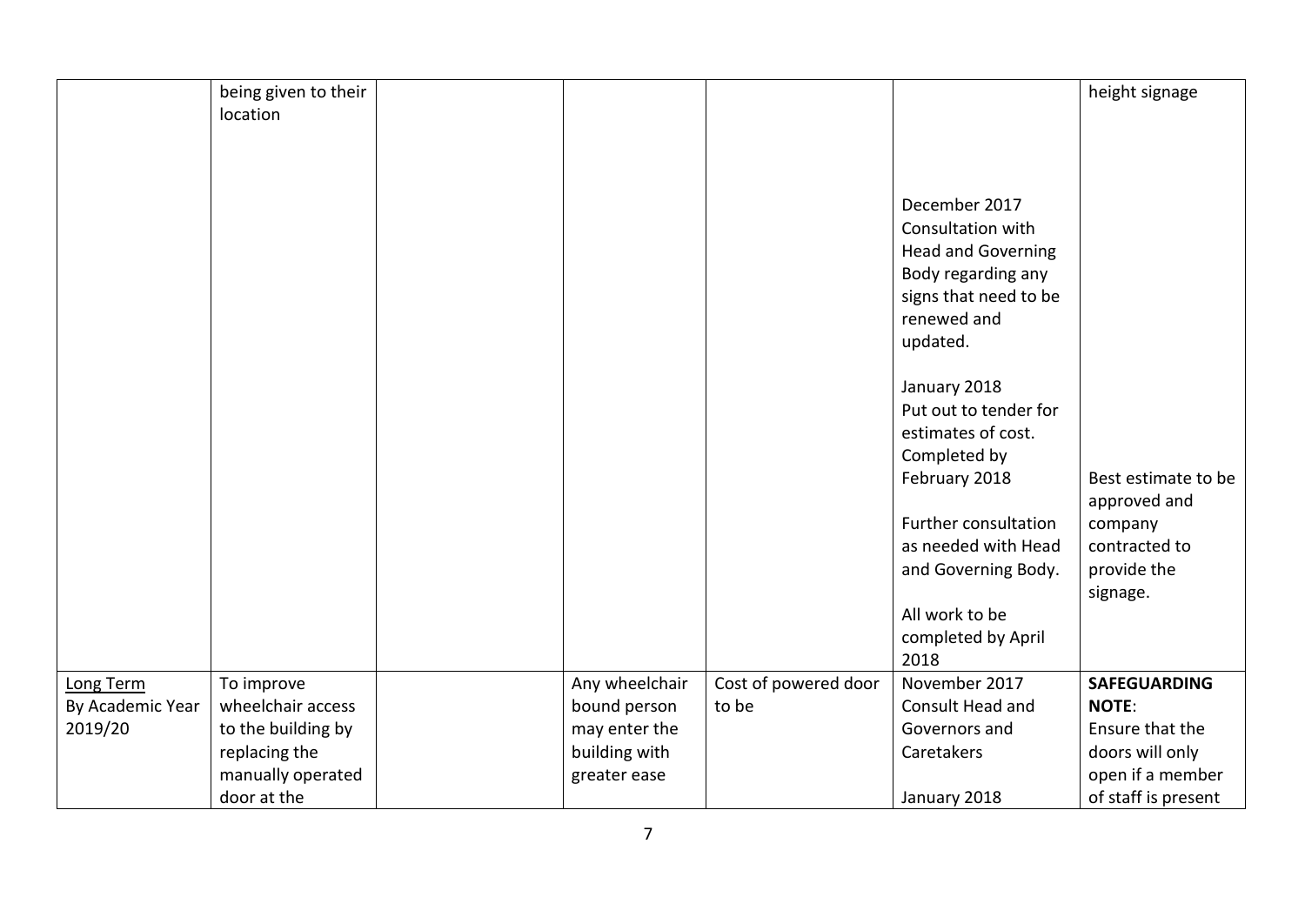| school's front<br>entrance with a |  | Put out to tender for<br>estimates of cost.                                            | in the Reception<br>office to permit the |
|-----------------------------------|--|----------------------------------------------------------------------------------------|------------------------------------------|
| powered entrance                  |  | Completed by March                                                                     | doors to open                            |
| door                              |  | 2018                                                                                   |                                          |
|                                   |  |                                                                                        |                                          |
|                                   |  | April 2018 Further<br>consultation with<br><b>Head and Governors</b><br>and Caretakers |                                          |
|                                   |  | Summer 2019 all<br>works to be<br>completed                                            |                                          |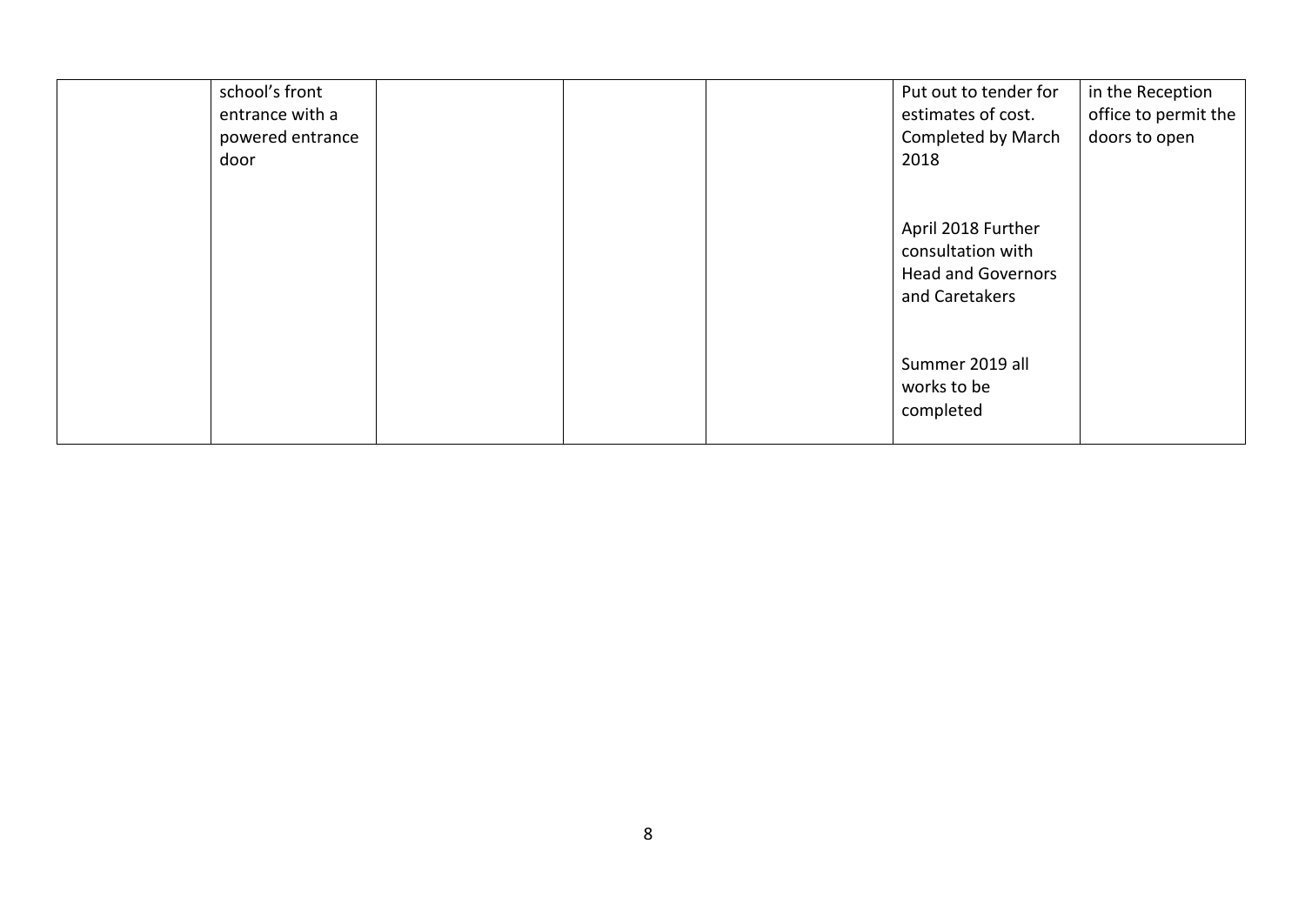| Person(s)<br>Responsible<br><b>SLT</b><br>To ensure website<br>is fully compliant<br>ICT technician | <b>Success</b><br>Criteria<br>Website seen as                                                                                                                                                                                | Resource<br>Information                                                            | Action and reviews                                                                                                                                                                                             |                                                                                                                                                                                                                                                              |
|-----------------------------------------------------------------------------------------------------|------------------------------------------------------------------------------------------------------------------------------------------------------------------------------------------------------------------------------|------------------------------------------------------------------------------------|----------------------------------------------------------------------------------------------------------------------------------------------------------------------------------------------------------------|--------------------------------------------------------------------------------------------------------------------------------------------------------------------------------------------------------------------------------------------------------------|
|                                                                                                     | an example to<br>others. Fully<br>accessible and<br>compliant.                                                                                                                                                               | Appropriate software                                                               | Autumn term<br>feedback. Expert<br>analysis.<br>Review Dec 2017<br>Audit the website<br>with regard to the<br>difficulties a person<br>with disabilities might<br>encounter, what<br>would the barriers<br>be? | <b>Notes</b><br>Seek advice from<br>appropriate<br>agencies. Research<br>other sites<br>June 2017 Consult<br>staff from the<br>Greenbank Project<br>for advice<br>regarding the<br>School Website.<br>September 2017<br>SLT and technician<br>to discuss any |
| Headteacher<br><b>SENCO</b><br><b>Welfare Officer</b>                                               | Any person in<br>the school<br>community with<br>communication<br>difficulties will<br>find information                                                                                                                      | Cost of non-glare<br>laminating pouches<br>and copying costs.<br>Approximately£200 | <b>June 2017</b><br>Time to audit the<br>building with regard<br>to non-fixed pictorial<br>signage.                                                                                                            | possible changes.                                                                                                                                                                                                                                            |
| colour video,                                                                                       | with 2010 Equality<br>explanation of<br>Appropriate use of<br>audio. Translation<br>button. Full search<br>To improve the<br>non-fixed signage<br>around the school<br>with particular<br>visual/pictorial<br>format for the | easier to access                                                                   |                                                                                                                                                                                                                | July 2017 visit Abbots                                                                                                                                                                                                                                       |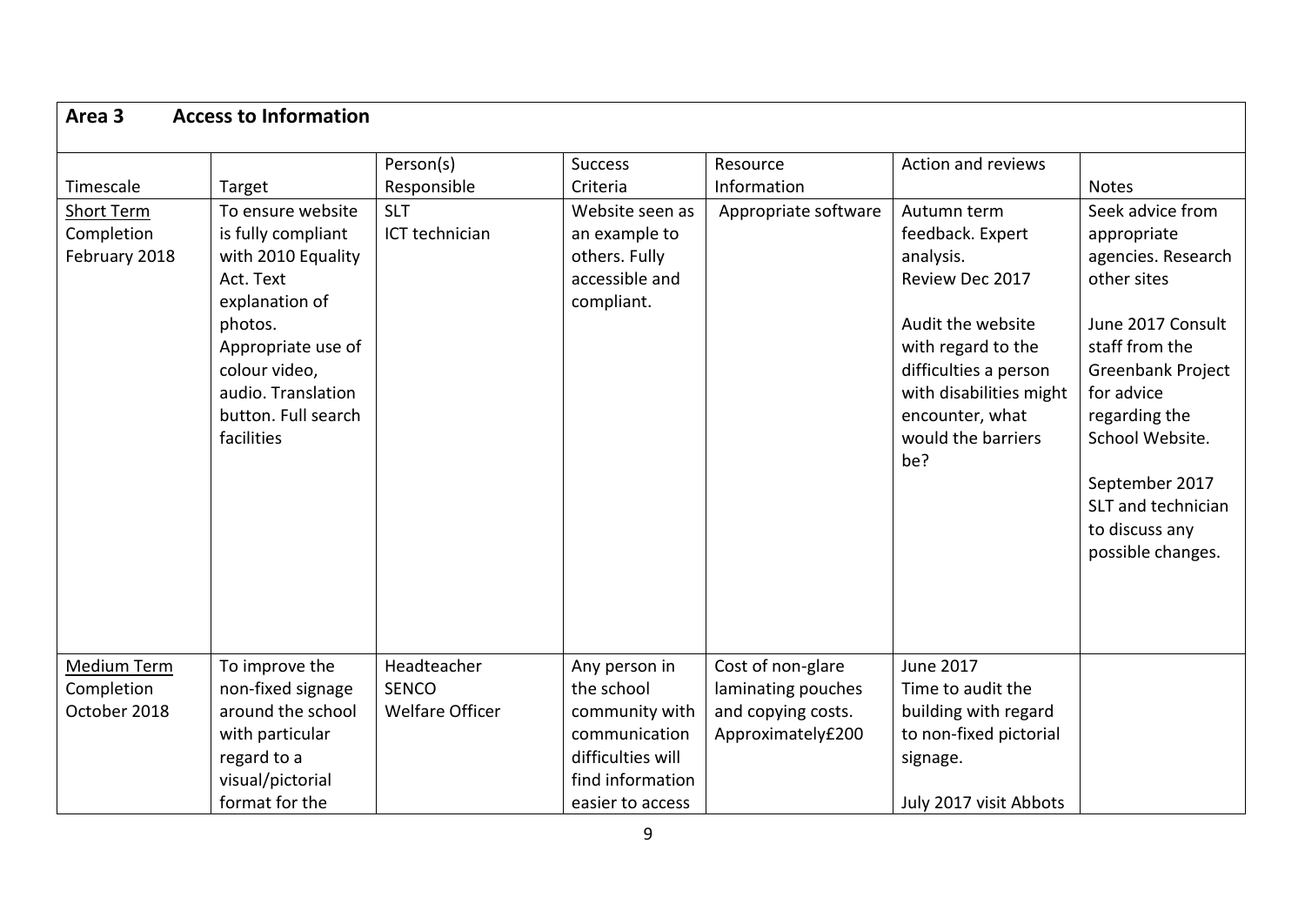|                                | benefit of those                                                                                                                                                                                     |                                                                                                          |                                                                                                                                                           |                             | Lea to seek advice                                                                                                                                                         |                                                                                                                                                           |
|--------------------------------|------------------------------------------------------------------------------------------------------------------------------------------------------------------------------------------------------|----------------------------------------------------------------------------------------------------------|-----------------------------------------------------------------------------------------------------------------------------------------------------------|-----------------------------|----------------------------------------------------------------------------------------------------------------------------------------------------------------------------|-----------------------------------------------------------------------------------------------------------------------------------------------------------|
|                                | with<br>communication<br>difficulties.                                                                                                                                                               |                                                                                                          |                                                                                                                                                           |                             | Start of September<br>2017 all toilets to be<br>clearly marked with<br>the same image at<br>double height with<br>pictorial image.                                         |                                                                                                                                                           |
|                                |                                                                                                                                                                                                      |                                                                                                          |                                                                                                                                                           |                             | November 2017 Put in<br>place a priority of<br>symbols based on the<br>findings of the audit<br>and visit to Abbots<br>Lea.                                                |                                                                                                                                                           |
| Long Term<br>September<br>2019 | To undertake a full<br>review of all<br>methods of<br>communication to<br>parents, pupils and<br>other agencies. To<br>include letters,<br>social networking<br>and website, to<br>ensure users with | Headteacher<br><b>SENCO</b><br><b>Welfare Officer</b><br><b>ICT Coordinator</b><br><b>ICT Technician</b> | Improvements<br>in the quality,<br>consistency and<br>accessibility of<br>all forms of<br>communication<br>with pupils,<br>parents and<br>other agencies. | Staff time.<br>New software | Initial discussion with<br>Headteacher, SENCO<br>and ICT team.<br>Monitor current<br>provision and canvas<br>views of the wider<br>school community up<br>to January 2018. | Look at ensuring<br>corporate<br>$approach -$<br>eliminating any<br>access issues.<br>Include Office staff<br>in planning,<br>monitoring and<br>reviewing |
|                                | disabilities are not<br>disadvantaged<br>when accessing<br>content.                                                                                                                                  |                                                                                                          |                                                                                                                                                           |                             | Review feedback in<br>March 2018<br>Seek advice from                                                                                                                       |                                                                                                                                                           |